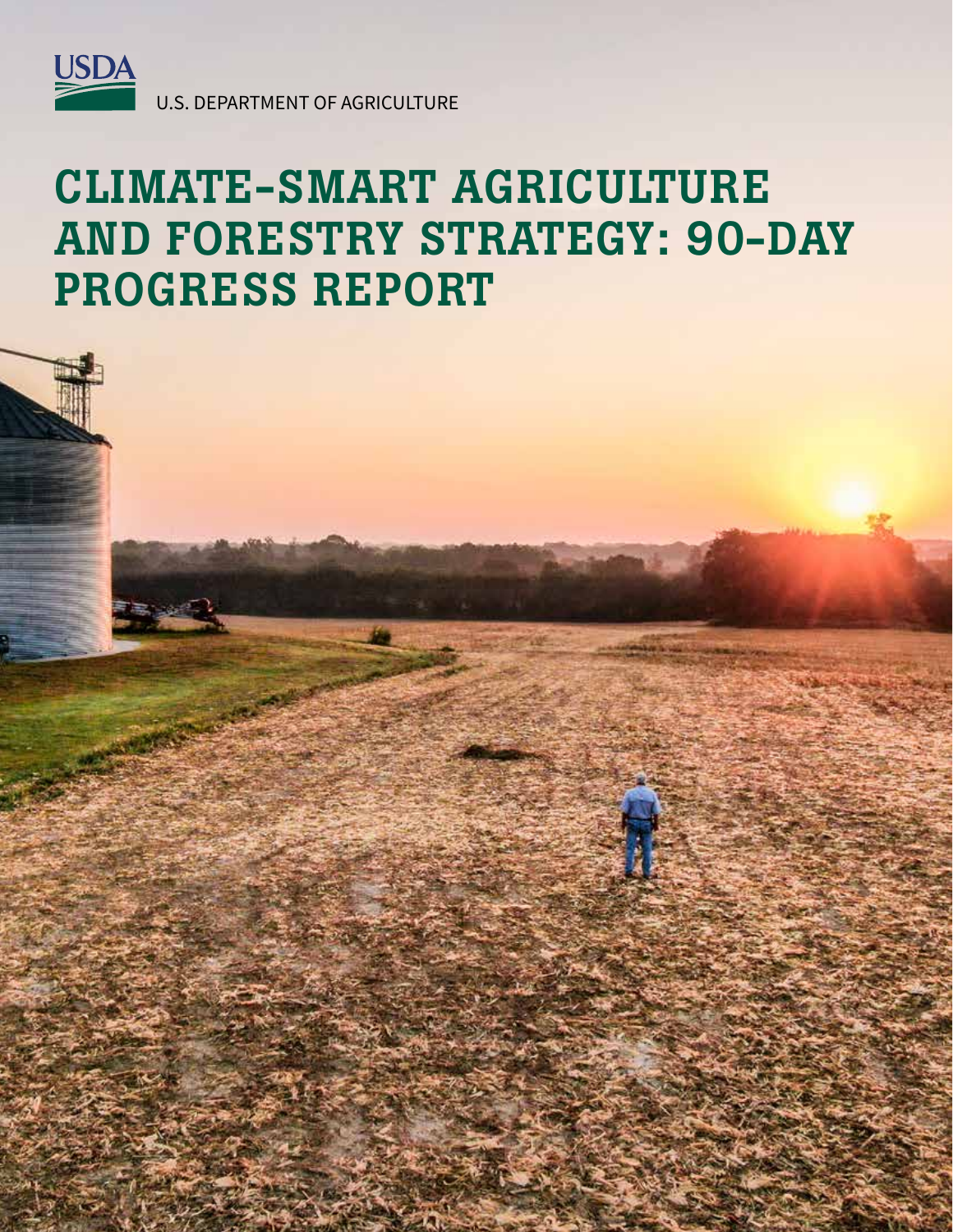In accordance with Federal civil rights law and U.S. Department of Agriculture (USDA) civil rights regulations and policies, the USDA, its Agencies, offices, and employees, and institutions participating in or administering USDA programs are prohibited from discriminating based on race, color, national origin, religion, sex, gender identity (including gender expression), sexual orientation, disability, age, marital status, family/parental status, income derived from a public assistance program, political beliefs, or reprisal or retaliation for prior civil rights activity, in any program or activity conducted or funded by USDA (not all bases apply to all programs). Remedies and complaint filing deadlines vary by program or incident.

Persons with disabilities who require alternative means of communication for program information (e.g., Braille, large print, audiotape, American Sign Language, etc.) should contact the responsible Agency or USDA's TARGET Center at (202) 720-2600 (voice and TTY) or contact USDA through the Federal Relay Service at

(800) 877-8339. Additionally, program information may be made available in languages other than English.

To file a program discrimination complaint, complete the USDA Program Discrimination Complaint Form, AD-3027, found online at How to File a Program Discrimination Complaint and at any USDA office or write a letter addressed to USDA and provide in the letter all of the information requested in the form. To request a copy of the complaint form, call (866) 632-9992. Submit your completed form or letter to USDA by: (1) mail: U.S. Department of Agriculture, Office of the Assistant Secretary for Civil Rights, 1400 Independence Avenue, SW, Washington, D.C. 20250-9410; (2) fax: (202) 690-7442; or (3) email: program.intake@usda.gov.

USDA is an equal opportunity provider, employer, and lender.

May 2021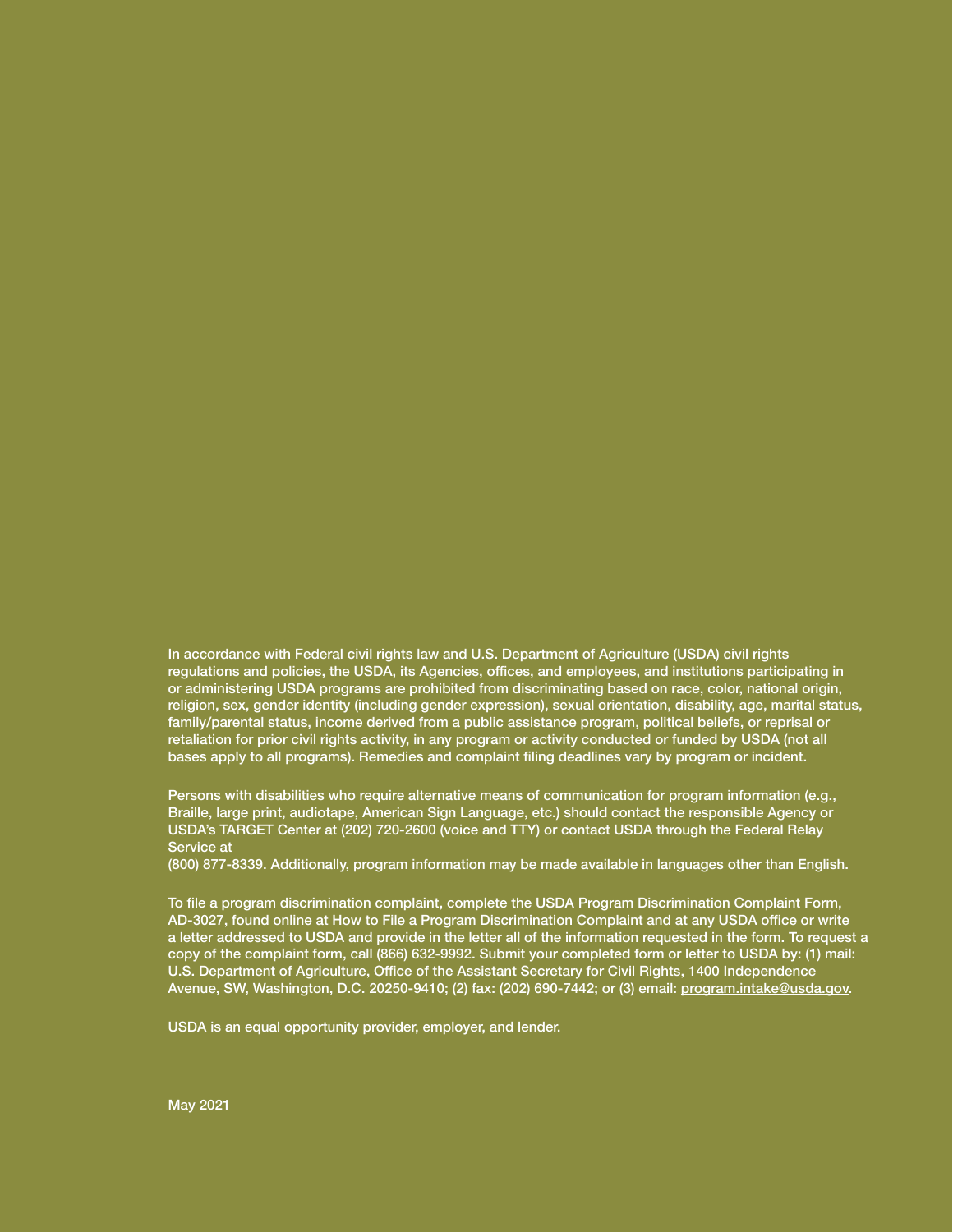# **A Message from Secretary Vilsack**

#### Dear Reader,

As we face the global challenge of climate change, there has never been a more important and exciting opportunity for leadership from American agriculture and forestry. America's producers and forest owners have long been at the forefront of stewardship of our lands, promoting wildlife habitat, biodiversity, and clean air and water – while also sequestering carbon to combat climate change. Today, they are on the front lines, experiencing the impacts of climate change as shifting weather patterns and increasingly frequent and severe storms, foods, drought, and wildfre wreak havoc and cause billions of dollars in damages. At the same time, scientists tell us that our powerful nature-based carbon sink—our farms and forests—could begin to degrade if we do not take action. With the right tools and partnerships, American agriculture and forestry can lead the world in solutions that will increase climate resilience, sequester carbon, enhance agricultural productivity, and maintain critical environmental benefts.

At this pivotal time, President Biden has called upon USDA to develop a strategy for climatesmart agriculture and forestry as part of a wholeof-government effort to addressing the climate crisis. Central to USDA's approach is the concept that to be effective, whatever we do must work for farmers, ranchers, and landowners. We must pursue strategies that create new markets for rural Americans and build wealth that stays in rural communities.

Over the past months, USDA has heard the views of Tribes and stakeholders across agriculture and forestry on how USDA should develop its climate smart agriculture and forestry strategy. This report refects some of those initial conversations, and in the coming months we look forward to continuing to work with you to develop and implement our

approach. It will be multi-pronged and centered on voluntary incentives that beneft producers and landowners. We will look across climate science and research, forest health, outreach and education, existing programs, and new and emerging markets to advance climate-smart agriculture and forestry. All of this must be done in partnership with landowners, producers, state and local governments, Tribes, and other stakeholders across agriculture and forestry.

Equity and justice will play a guiding role in our work. We recognize that to tap the potential within agriculture and forestry, we need to reach all producers and landowners. As we build our strategy, we will ensure that socially disadvantaged producers have a seat at the table and reap the benefts of these programs. We will also prioritize actions that provide tangible, near-term benefts for low-income communities and communities of color.

I am confdent that in partnership with our country's agriculture and forestry stakeholders, we can develop a strategy that is a win-win for our producers in building climate resilience, mitigating emissions, and conserving our natural resources. I look forward to continuing to work alongside you as we move forward.

Sincerely,

There J Vilsel

Secretary Tom Vilsack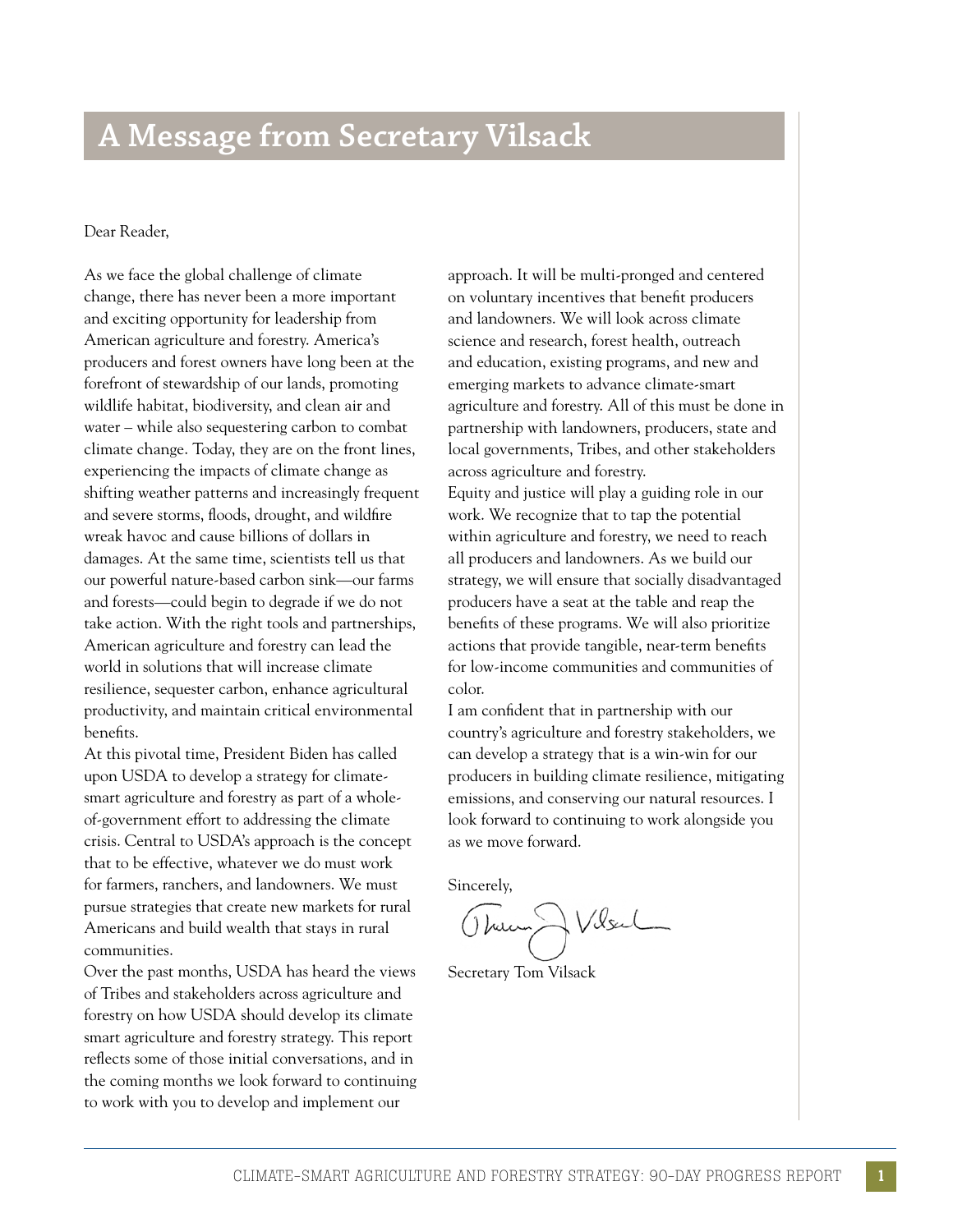#### **Introduction**

On January 27, 2021, President Joe Biden signed *[Executive Order 14008 Tackling the Climate Crisis](https://www.federalregister.gov/documents/2021/02/01/2021-02177/tackling-the-climate-crisis-at-home-and-abroad)  [at Home and Abroad.](https://www.federalregister.gov/documents/2021/02/01/2021-02177/tackling-the-climate-crisis-at-home-and-abroad)* This Executive Order directs Federal agencies to coordinate a Governmentwide approach to combat the climate crisis. Recognizing the important role that agriculture and forestry will play in climate change mitigation and resilience, the Executive Order tasked the U.S. Secretary of Agriculture to deliver a report with recommendations for a climate-smart agriculture and forestry (CSAF) strategy. In developing this strategy, the Secretary was directed to consider CSAF practices that decrease wildfre risk fueled by climate change, source sustainable bioproducts and fuels, and result in conservation actions that provide measurable carbon reductions and sequestration.

The U.S. Department of Agriculture (USDA) welcomes the President's focus on developing a climate-smart agriculture and forestry strategy that employs proven conservation practices to achieve enhanced productivity and economic sustainability for U.S. agriculture and forestry; improved ecological, social, and economic resilience to climate change; increased carbon sequestration; and reduced greenhouse gas (GHG) emissions. Climate-smart practices include activities that store carbon and improve resilience and soil health, such as reduced and no-till, cover crops, and prescribed grazing; reduce GHG emissions, including methane and nitrous oxide, using practices such as ruminant feed management, manure management, and fertilizer management; improve on-farm energy efficiency, such as improved irrigation efficiency, reduced fuel use, and energy conservation; and improve forest management to increase forest resilience and health.

The Department also is committed to implementing a CSAF strategy that furthers equity, environmental, and racial justice, and is accessible to and will beneft all farmers, landowners, land managers, Tribes, and communities — particularly low-income

communities and communities of color. The USDA's climate smart strategy builds on the administration's whole-of-government approach to tackling the climate crisis, including its America the Beautiful conservation campaign, which focuses on locally-led conservation activities that employ nature-based climate solutions, including on working lands.

### **Outreach Strategy**

The Executive Order directed the Secretary to collect input from Tribes, farmers, ranchers, forest owners, conservation groups, frefghters, and other communities and organizations as part of its strategy development. In line with this directive, USDA published a *[Federal Register](https://www.federalregister.gov/documents/2021/03/16/2021-05287/notice-of-request-for-public-comment-on-the-executive-order-on-tackling-the-climate-crisis-at-home)  [Notice](https://www.federalregister.gov/documents/2021/03/16/2021-05287/notice-of-request-for-public-comment-on-the-executive-order-on-tackling-the-climate-crisis-at-home)* to collect input on how to best develop and implement CSAF strategies. The Department's efforts focused on opportunities within existing USDA programs, potential new policies, and ways that USDA can support emerging markets to provide CSAF solutions. Within these broad categories, USDA requested specifc input on agriculture and forestry carbon benefts; biofuels, wood, and other bioproducts; renewable energy technologies; addressing catastrophic wildfre; and achieving environmental justice. This Federal Register Notice was issued on March 16 and closed on April 29, 2021. USDA received over 2,700 comments in response to the Federal Register Notice.

USDA also hosted a series of 10 stakeholder listening sessions to provide a forum for feedback and discussion around CSAF strategy development and implementation. Participants included farmer organizations, commodity groups, livestock producer groups, environmental organizations, forestry representatives, agriculture businesses and technology companies, environmental market organizations, renewable energy organizations, Tribal organizations, and organizations representing socially disadvantaged communities. Over 260 participants attended these listening sessions and provided USDA with feedback on a CSAF strategy.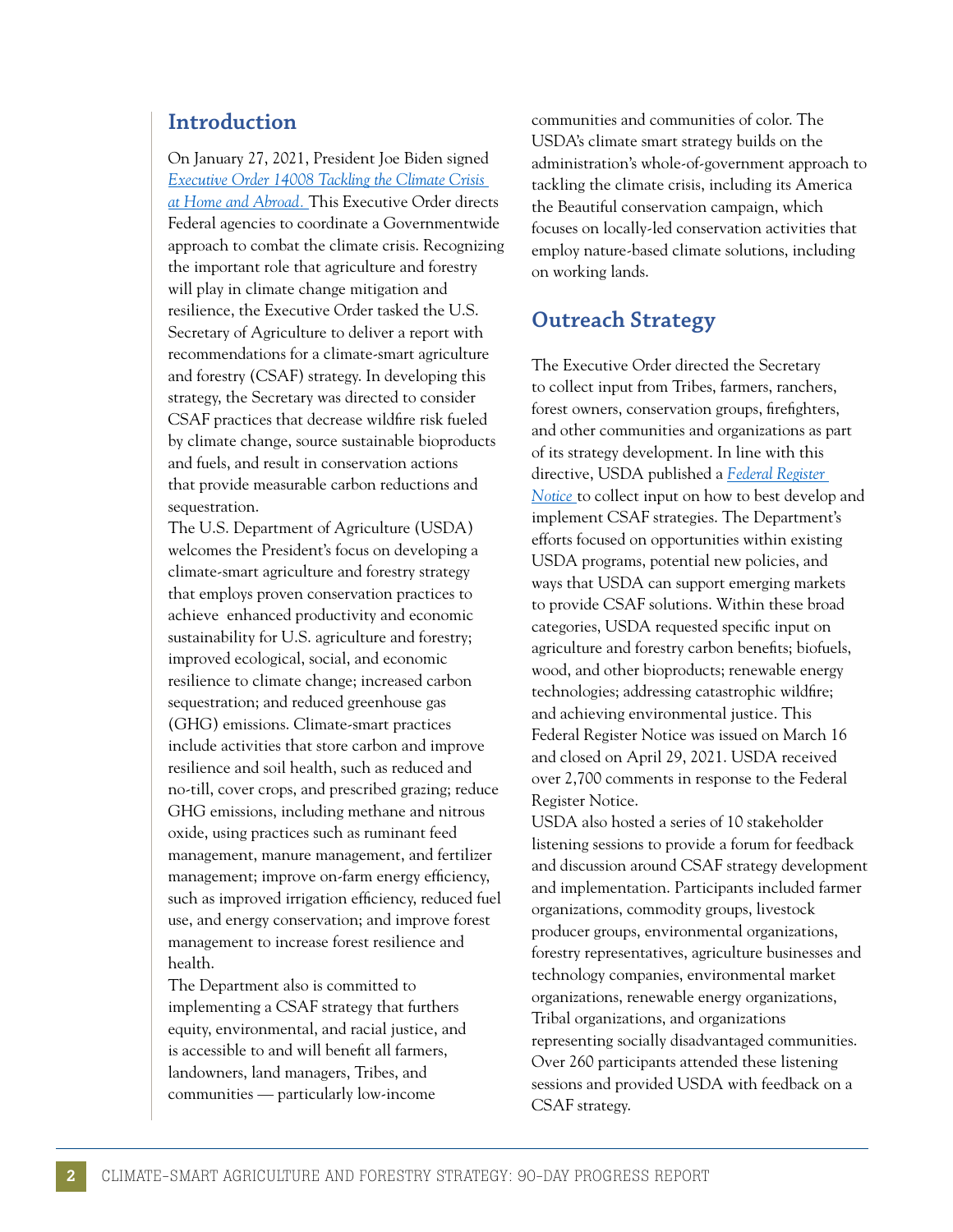#### **Preliminary takeaways from outreach**

This report takes note of the broad array of perspectives raised during these initial outreach activities. Initial feedback underscored a broad range of ongoing work and the need for USDA to learn from existing initiatives, leverage current programs and networks, forge new relationships with community and private-sector partners, and continue to build on the efforts of producers, land managers, Tribes, and other groups to conserve America's natural resources and address climate change.

While a wide range of ideas and comments were shared with USDA, several common themes emerged. Respondents valued the Department's efforts to assert a leadership role in combating climate change within the sector and welcomed the opportunity to partner with USDA on this work. USDA was urged to seek approaches that integrate climate, environmental, and equity and justice goals. Feedback indicated that the CSAF strategy should recognize and account for co-benefts that CSAF practices provide beyond reducing GHGs, including protecting habitat, improving air, water, and soil quality, and building resilience. USDA also heard the need to remain attentive to potential adverse impacts of a CSAF strategy, particularly on already burdened communities, and to engage directly with community members.

Another main theme was that a "one-sizefts-all" policy or program will not work for all producers and land managers and that a CSAF strategy needs to be place-based, fexible, and locally led. Feedback cited the effectiveness but oversubscription of USDA's existing programs and initiatives and raised the need for increasing investment in or modifying these programs and providing adequate technical assistance. Early discussions offered ideas for new and innovative programs and technologies focused on securing climate benefts, including the roles that USDA can play in supporting private, voluntary environmental markets. USDA was encouraged to continue to support and enhance the entire value chain of established and emerging industries, enabling the United States to remain competitive in a global economy.

The Department will synthesize the wide array of comments received from the Federal Register Notice and listening sessions. This feedback, and ongoing engagement with Tribes and stakeholders, will help guide USDA's CSAF strategy development and implementation moving forward.

## **Recommendations for a USDA Climate-Smart Agriculture and Forestry Strategy**

A successful CSAF strategy will rely on a multipronged approach. This will allow USDA to meet multiple objectives and provide a unifed strategy across USDA's agencies and offices to address diverse needs and opportunities throughout the agriculture and forestry sectors. Below are seven recommended elements of a CSAF strategy:

#### **1. Prepare USDA to quantify, track, and report the benefts of CSAF activities**

USDA will take the following actions to quantify and assess efforts to expand climate-smart practices and technologies, including:

• **Identify promising CSAF practices.**  USDA will continue working to identify and defne a suite of practices and technologies that deliver on climate outcomes, including GHG emission reductions, carbon sequestration, climate adaptation and resilience, and other cobenefts that are appropriate for large-scale adoption. This may include practices for which there is strong scientifc evidence of emissions reductions and carbon benefts, as well as those that are welldefned within existing USDA, Natural Resources Conservation Service (NRCS) Conservation Practice Standards. USDA will continue to identify a suite of CSAF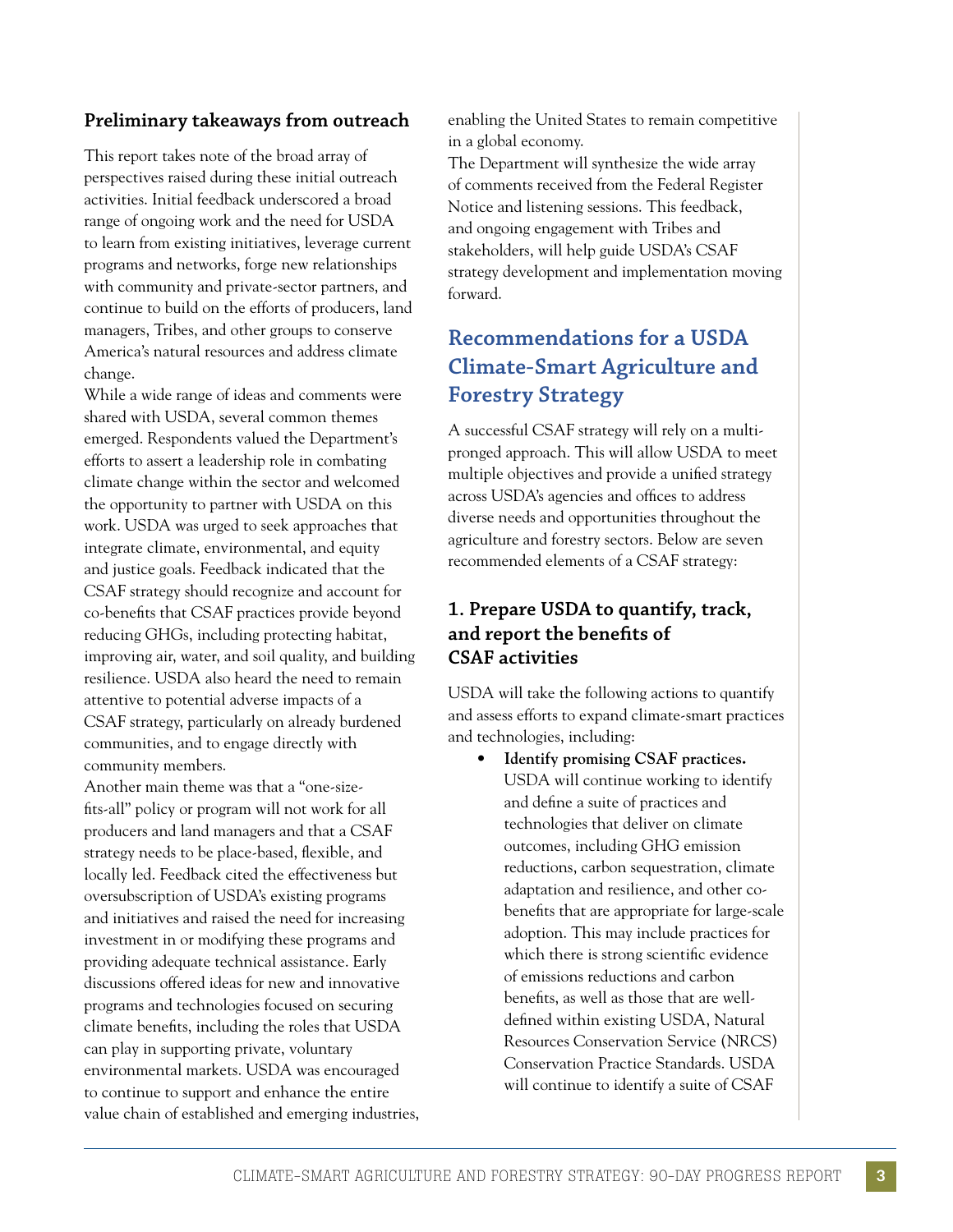practices and technologies that will be the primary programmatic focus of its CSAF strategy.

- **Develop or enhance tools to assist farmers, ranchers, and foresters in quantifying benefts of CSAF practices.**  USDA will develop or enhance methods and tools for quantifying the GHG benefts and other co-benefts of promising CSAF practices and ensure that they are consistent and scientifcally sound. These methods and tools should accurately capture real reductions but also be simple and fexible enough to cover the broad range of contexts in which they will be applied to facilitate streamlined reporting by producers and landowners.
- **Track implementation and quantify benefts of CSAF practices at the national scale.** USDA will establish specifc goals and benchmarks for encouraging and tracking progress on CSAF practice adoption. USDA will consult with government and outside experts to develop and conduct timely surveys of the adoption rates of CSAF practices and to track progress on their implementation. In addition, the Department will work with the Environmental Protection Agency to use this information when updating the Inventory of U.S. Greenhouse Gas Emissions and Sinks and ensure that it accurately refects the benefts of CSAF actions.
- **Support research and data collection for quantifcation, monitoring and verifcation of carbon benefts.** The Executive Order directs USDA to encourage CSAF practices that "result in additional, measurable, and verifable carbon reductions and sequestration." USDA recognizes that carbon measurement, monitoring and verifcation present challenges in the agricultural and forestry sectors due to variability

among land types and practices and the limited soil carbon data collection and testing—particularly in regard to agricultural practices. Soil carbon data collection is typically limited or rare, and the use of satellite and other newly available technologies that can help estimate soil carbon is not routinely or consistently used or applied. Moreover, there is no common platform in which soil carbon data can be made accessible for supplemental analysis. Improved soil carbon data is critical to help refne quantifcation tools and models for estimating and verifying benefts of CSAF practices. As part of this effort, USDA will increase data collection and feld testing of carbon sequestration benefts associated with CSAF practices to help calibrate and/or validate methods and tools used to quantify GHG benefts for CSAF practices.

USDA and other government scientists are aware that these shortcomings apply broadly across all land and ocean carbon contexts. The Biden administration is launching a science-based review to address these issues by investing in improved carbon data collection and synthesis techniques that can confrm additional, measurable, and verifable carbon reductions and sequestration across a variety of land types and practices. The administration and USDA are committed to advancing CSAF practices and will invest substantial resources in this effort. USDA officials will work closely with scientists and practitioners from across the Federal Government and the private sector to elevate carbon measurement and verifcation capabilities on a continuous improvement basis.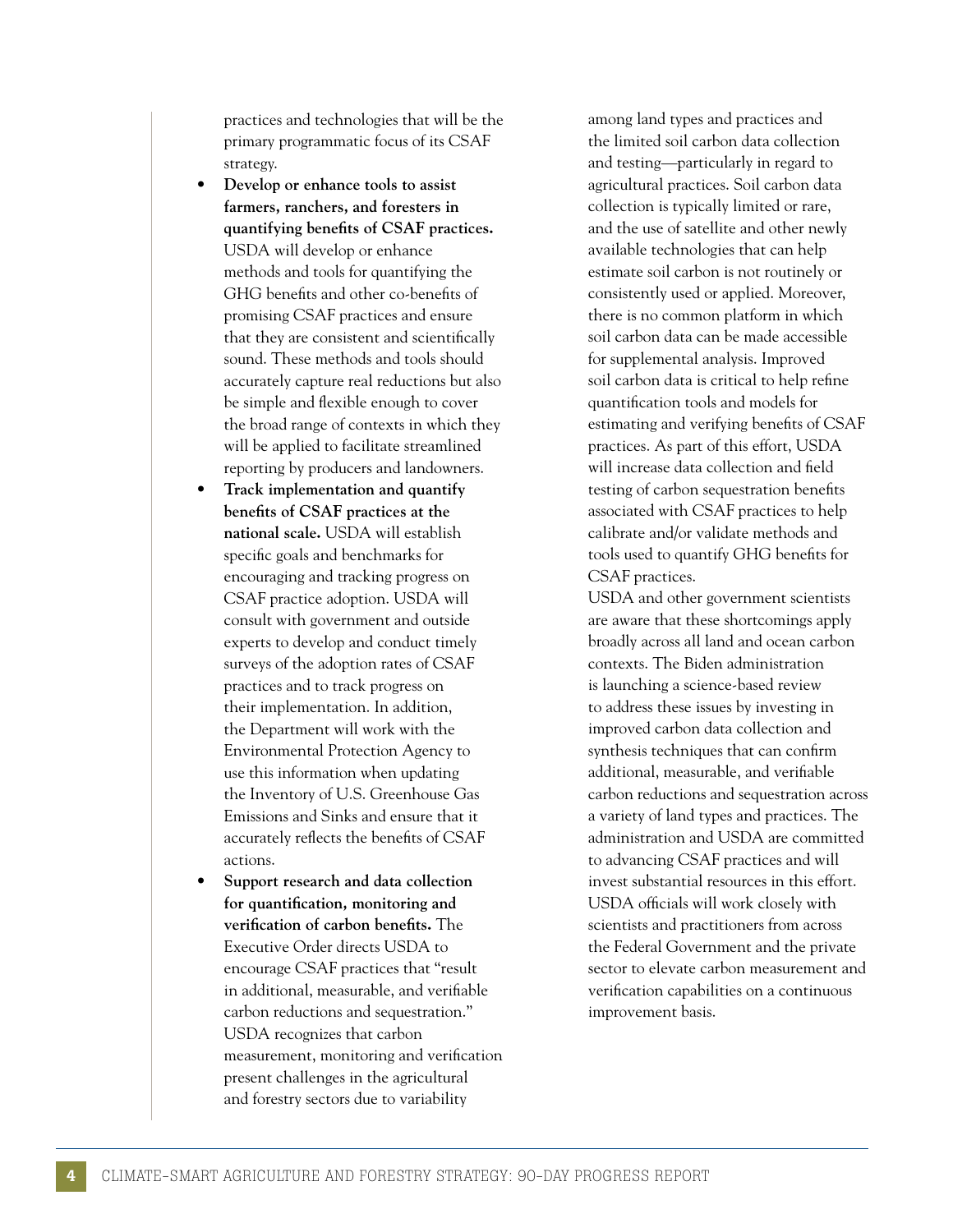#### **2. Develop a CSAF strategy that works for all farmers, ranchers, forest landowners, and communities**

The Executive Order directs USDA to undertake robust actions to mitigate climate change while building resilience to the impacts of climate change that have already manifested and are continuing to intensify. This requires a CSAF strategy that will further equity and environmental justice and is inclusive of Tribes, farmers, ranchers, forest owners, public land users and communities, and land managers of different sizes and operation systems, including organic and conventional producers. USDA recognizes that Black and Indigenous farmers and ranchers have been innovators in regenerative agriculture and will ensure that their leadership helps shape its CSAF strategy.

The history of systemic discrimination against Black farmers has been well documented, including a 2003 U.S. Commission on Civil Rights report which found discrimination in the processing of Black farm loan applications, and a more recent study fnding that Black farmers suffer disproportionately higher rates of foreclosure than any other race. The CSAF strategy must establish the support systems that enable Black farmers and other socially disadvantaged producers to take advantage of the opportunities that climate-smart practices provide. Only with the establishment of such systems will USDA be able to address the cumulative effect of discrimination and break the cycles that are holding these producers back. USDA is also committed to securing environmental justice and spurring economic opportunity for communities, including socially disadvantaged farmers, ranchers, forest owners, producers, and Tribes. USDA will pay particular attention to ensure that Tribes and stakeholders are meaningfully consulted and substantively engaged throughout this process. To advance environmental justice and equity, USDA should take the following actions:

• **Strengthen consultation and engagement with Tribes and socially disadvantaged** 

**communities and producers.** Meaningful and substantive consultation and engagement with socially disadvantaged communities is a priority for USDA, with a focus on supporting communities and Tribes in achieving success on their terms. USDA is reaching out to representatives from socially disadvantaged communities, as well as historically underserved producers and forest landowners, including limited resource, beginning, socially disadvantaged, and veteran farmers, ranchers, and forest owners, to identify ways to ensure that the benefts of the CSAF strategy are distributed equitably. While these frst steps are critical in shaping a just and equitable CSAF strategy, they will only be the beginning of the Department's efforts to consult Tribes and engage stakeholders, including those in both urban and rural areas. In engaging in this outreach, USDA will consider specifc community needs, including translation services and internet access.

• **Identify opportunities for broader inclusivity within USDA programs.** The Department is committed to providing opportunities equitably and will pay special attention to barriers that may preclude full participation. Specifc areas to investigate may include impacts of farm size and land tenancy on participation; distributional effects of promoting certain CSAF practices; efficiency-equity tradeoffs; and the particular needs of small-scale, family-owned, specialty crop, and socially disadvantaged producers and forest landowners. Likewise, many opportunities exist in rural and urban forests, including ensuring access to urban and suburban greenspaces, building equity through forest legacies, and engaging in meaningful shared stewardship and co-management with Tribes and communities.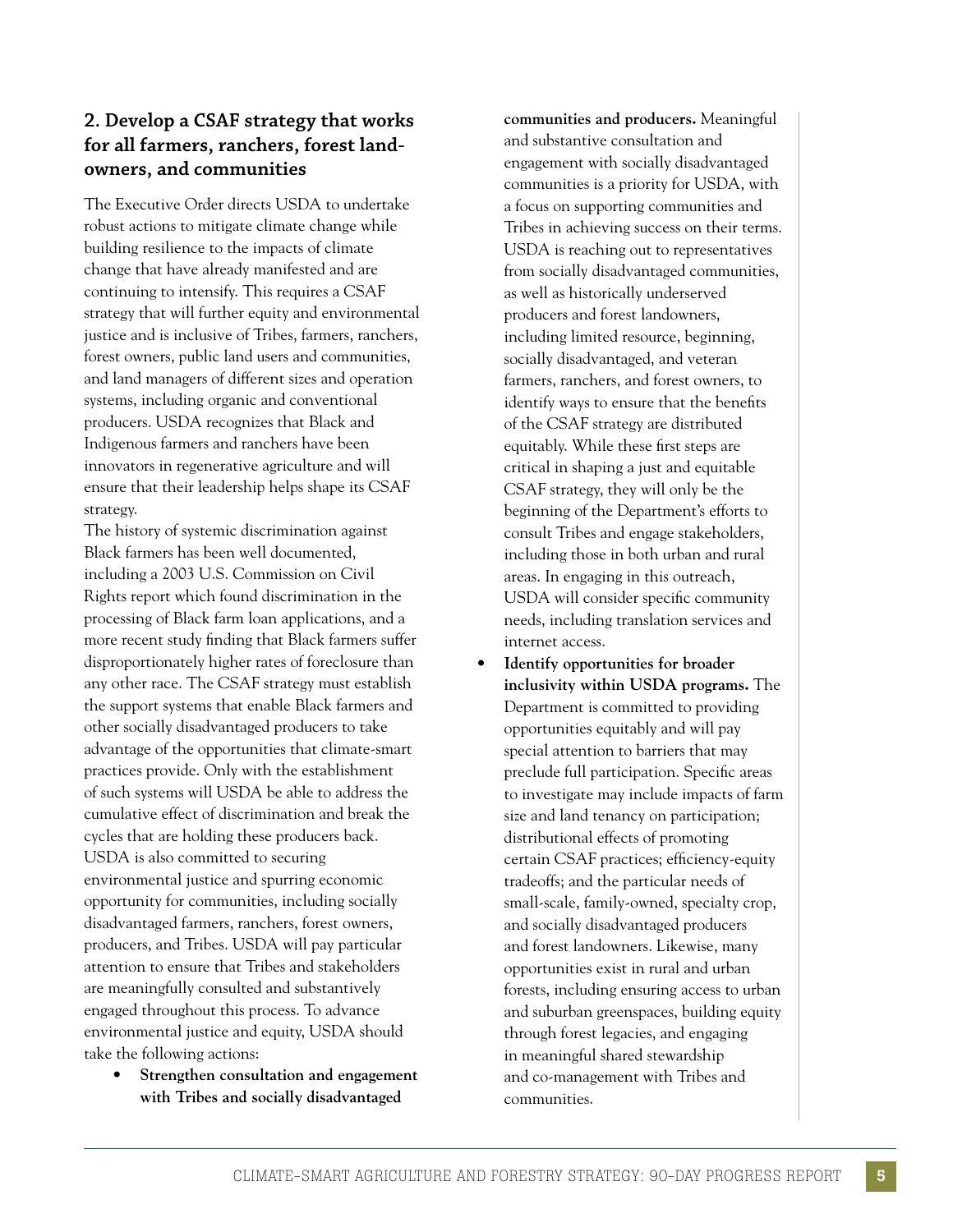- **Remove barriers to participation and adoption.** To ensure its programs are widely accessible by all farmers, forest owners, and Tribes, USDA will identify and remove barriers to entry in existing programs and build enabling provisions into the design of its new programs from the start, with an emphasis on addressing systemic discrimination.
- **Recognize and include early adopters.**  While USDA seeks to expand voluntary adoption of CSAF practices, it recognizes that innovative farmers, ranchers, and forest landowners may have already adopted many of these practices on their own. Recognizing how critical early adopters are to championing new conservation practices, USDA should provide options within its programs to ensure that early adopters are included and not disadvantaged by their initial commitment to using environmentally sound practices.
- **Target education and outreach.** Programs must be complemented by education and intentional outreach to maximize the uptake of CSAF practices. Targeted education and outreach efforts are critical for building trust with Tribes, socially disadvantaged producers, and forest landowners, demonstrating long-term economic and environmental benefts, and ensuring that all communities are aware of and able to take advantage of available programs and support. Recommendation 4 below expands on the importance of education and outreach.
- **Design the CSAF strategy to advance environmental justice.** The CSAF strategy should support the Department's goal to reduce overall emissions and help achieve healthy communities in line with the Biden-Harris administration's vision for tackling the climate crisis and addressing the disproportionately high and adverse human health,

environmental, climate-related and other cumulative impacts on disadvantaged communities as laid out in the Executive Order.

#### **3. Leverage existing USDA programs to support CSAF strategies**

USDA has a wide range of programs that provide cost share and fnancial assistance for on-farm and forest conservation. USDA's CSAF strategy should strengthen the ability of these programs to deliver climate benefts alongside other environmental benefts. Many of these programs already include funding and technical assistance for practices that have carbon benefts, including cover crops, precision agriculture, manure management, and forest restoration. They can also help reduce risks from extreme weather and other climate change impacts. Opportunities to leverage existing programs include:

• **Identify and prioritize climate risks, adaptation opportunities, and carbon benefts of USDA programs.**  Evaluation of the carbon benefts and explicit consideration of climate risks and adaptation would strengthen programs such as the Environmental Quality Incentives Program (EQIP), which provides agricultural producers and forest landowners with fnancial resources and one-on-one assistance to plan and implement conservation practices; the Conservation Stewardship Program (CSP), which incentivizes enhanced environmental stewardship; the Agricultural Conservation Easement Program (ACEP), which helps landowners, land trusts, and other entities protect, restore, and enhance wetlands, grasslands, and working farms and ranches through conservation easements; and the Conservation Reserve Program (CRP), which provides annual rental payments to farmers enrolled in the program who agree to remove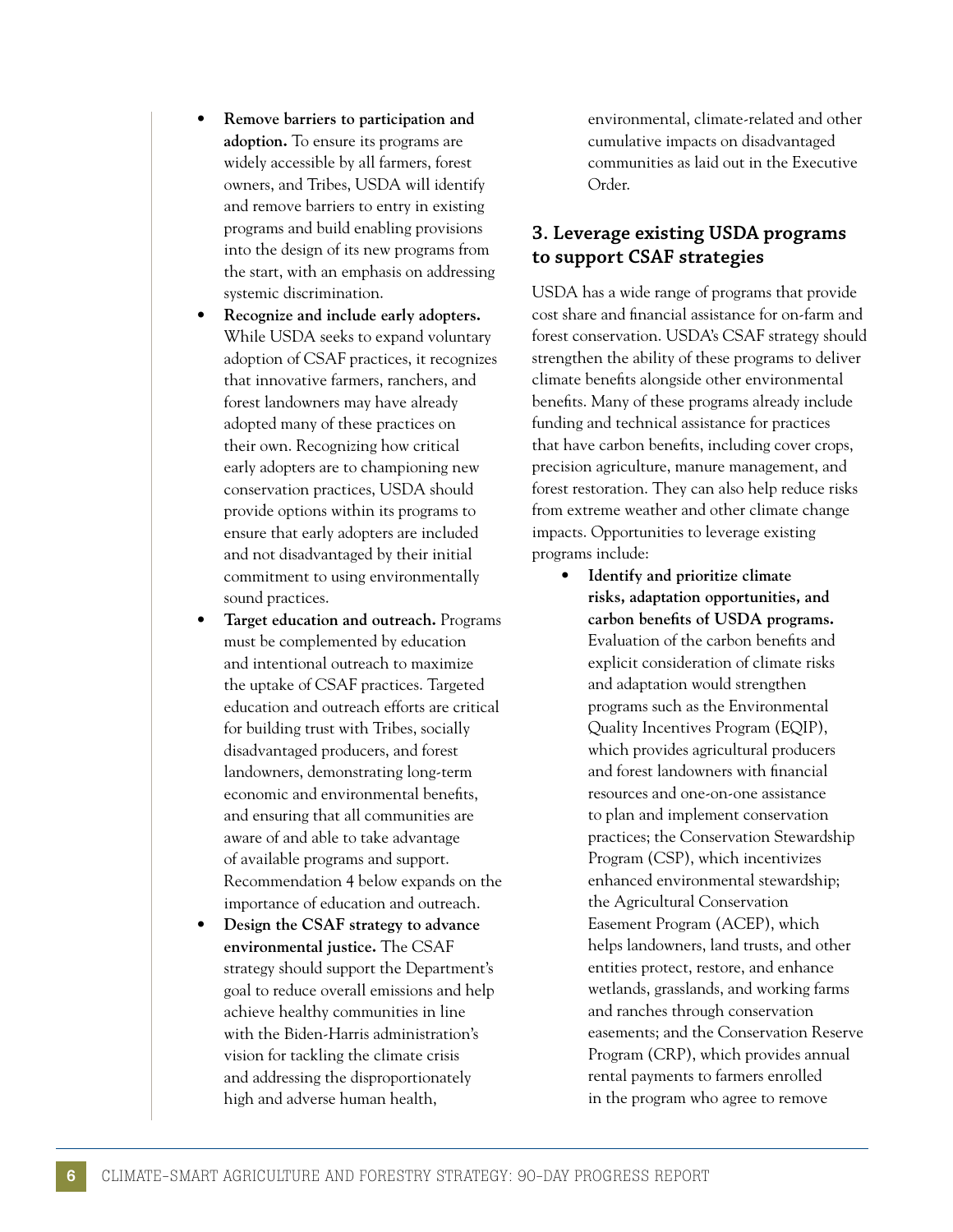environmentally sensitive land from agricultural production while planting species that improve environmental health and quality. Promoting climate mitigation and adaptation practices and projects as a priority for funding in these programs, as well as in competitive grant programs such as the Conservation Innovation Grants (CIG) and Regional Conservation Partnership Program (RCPP), will spur on-the-ground innovation and learning. USDA has already begun this work through the CRP by introducing a new Climate-Smart Practice Incentive that will increase signups for the program while providing the opportunity to demonstrate "proof of concept" regarding CRP-related increases in carbon sequestration and reduced GHG emissions.

- **Keep forests as forests while building climate resilience through forest conservation programs.** The Forest Legacy Program (FLP) is a critical tool that advances climate goals by encouraging the protection of privately owned forest lands through conservation easements or land purchases. Other forest conservation programs, such as the Community Forest Program (CFP), Forest Stewardship Program (FSP), Sustainable Forestry African American Land Retention Program (SFLR), and Urban and Community Forestry (UCF) Program, should explicitly incorporate forest carbon and climate impacts into decision-making to ensure that mitigation and adaptation considerations more clearly infuence forest management and project design decisions.
- **Reduce food loss and waste.** USDA is committed to reducing food loss and waste to meet the national goal of a 50-percent reduction by 2030. Reducing food loss and waste reduces the methane emissions associated with food scraps decomposing

in landflls and conserves resources that may otherwise contribute to GHG emissions. USDA should continue working across government and with partners to reduce food loss and waste through increased consumer education and outreach, improved data collection and tracking of food loss and waste, improved food labeling and donation guidelines, collaboration to reduce food loss and waste across the supply chain, and reduced food loss and waste at Federal facilities.

- **Invest in infrastructure improvements that can facilitate the implementation of CSAF practices.** USDA's Rural Development office offers loans and grants to provide funds for the costs of construction, improvement, and acquisition of facilities and equipment needed to provide enabling infrastructure and technology, such as broadband service, in eligible rural areas. Broadband is essential infrastructure for implementing practices like precision agriculture, which is an important technology for reducing nitrous oxide emissions from fertilizer, for reducing emissions from fuel use, and for increasing agricultural productivity. Broadband is also necessary to ensure that rural communities remain engaged and have access to the full suite of USDA resources.
- **Support and help fnance renewable energy and energy effciency activities.**  USDA is committed to supporting rural communities in completing energy audits, providing renewable energy development assistance, making energy efficiency improvements, and installing renewable energy systems. USDA currently has programs that help convert older heating sources to cleaner technologies, produce advanced biofuels, install solar panels, construct anaerobic digesters, build biorefneries, and much more. USDA's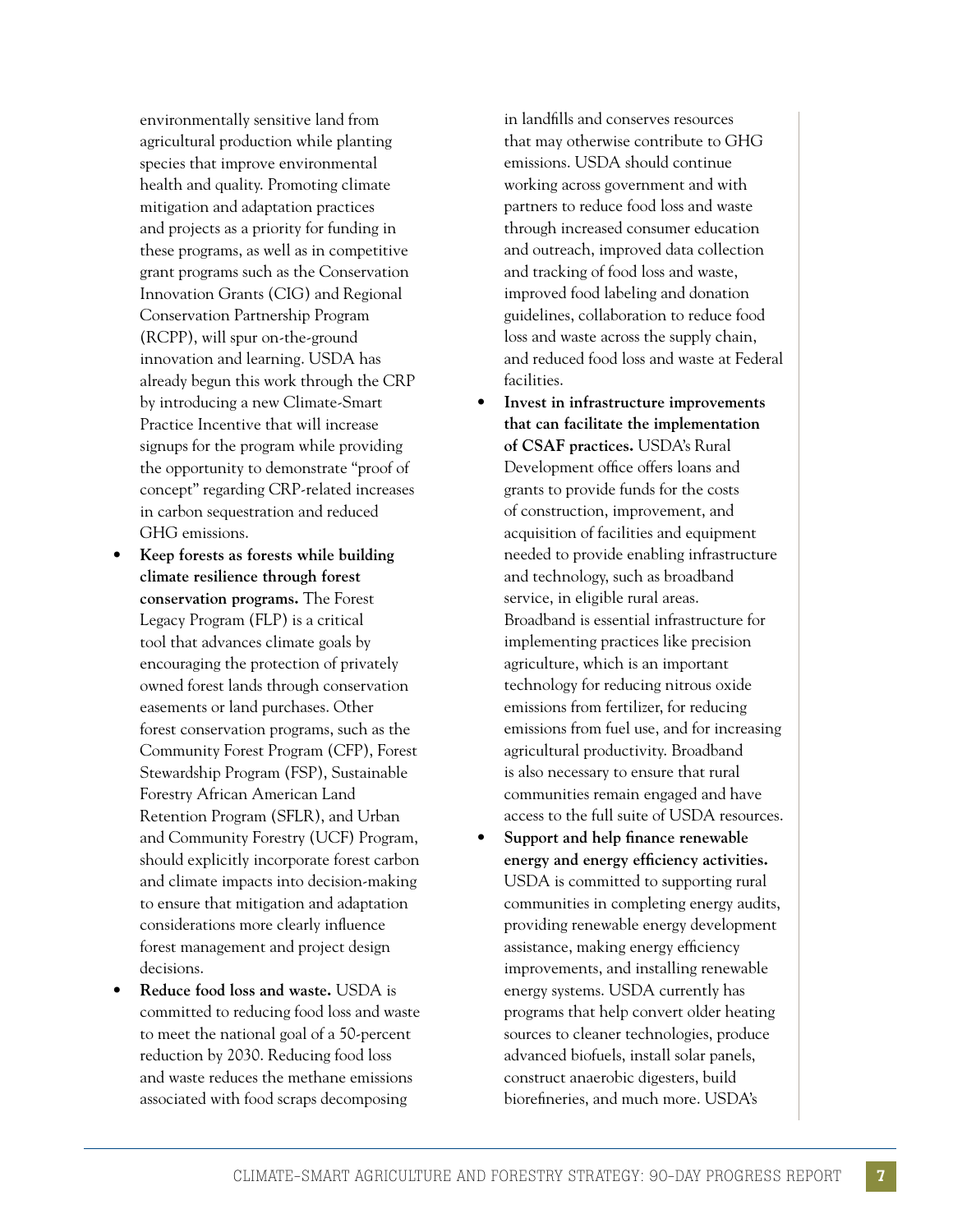Rural Development office is at the forefront of renewable energy fnancing, with options including grants, guaranteed loans, and payments.

• **Help build community resilience to climate change.** Climate change poses risks to the operational and economic viability of farms, ranches, and forests. USDA provides risk management products that build resilience to these threats. USDA should examine additional opportunities to incorporate CSAF through USDA's risk management and disaster relief programs in innovative ways that work for farmers, ranchers, and forest landowners. In addition, USDA should build on the existing work to improve resilience through promotion of soil health practices and other adaptive practices.

#### **4. Strengthen education, training, and technical assistance for CSAF practices**

Outreach, education, training, and technical assistance are important elements of effective voluntary programs. They also help USDA learn from program participants. Effective communication and meaningful engagement with Tribes, producers, and forest owners on CSAF practices is necessary for conveying the benefts of these practices, raising awareness of available fnancial assistance, creating literacy around new and emerging market opportunities, and integrating feedback into programs for continued improvement. Technical assistance will also be important in ensuring that producers have access to the expertise they need to successfully implement and integrate CSAF practices into their operations in ways that are ecologically appropriate and tailored to their needs. In addition, it will be necessary to train field office staff, conservation planners, forest managers, and other technical staff on the suite of CSAF practices and the new tools, opportunities, and markets related to CSAF so that they are well

positioned to provide effective guidance to producers and landowners. To meet these needs, USDA should rely on and enhance many of its existing efforts, relationships, and programs. This includes the USDA Farm Service Agency's (FSA) county office staff as well as NRCS's Conservation Technical Assistance Program, which provides conservation planning and implementation assistance through a network of locally respected and technically skilled conservationists. USDA should work to incorporate Indigenous and Tribal knowledge into its CSAF outreach and education strategy. USDA should also leverage its Climate Hubs, which deliver science and data syntheses; tool and technology curation and implementation support; and technical assistance and training on CSAF practices and technologies. This strategy should also build on programs such as the Soil Health Initiative, which provides education, outreach, and training on critical conservation strategies. In addition, USDA should continue to work through partners like land-grant university extension offces, conservation districts, Technical Service Providers, and others to perform outreach and deliver technical assistance on CSAF practices. To build trust and ensure effective outreach to Tribes and socially disadvantaged producers and forest landowners, USDA will work with partners such as 1890 land-grant institutions, historically Black colleges and universities (HBCUs), Hispanic-serving institutions, Tribal colleges and universities, and other potential technical assistance partners from socially disadvantaged communities. New initiatives, such as the Civilian Climate Corps, may also play a role in mobilizing additional work force to support outreach and technical assistance efforts. Specifc opportunities for improving education

and outreach under USDA's CSAF strategy may include:

• **Strengthen and increase technical assistance.** With input from Tribes and stakeholders, USDA should identify opportunities to leverage existing technical assistance skills and resources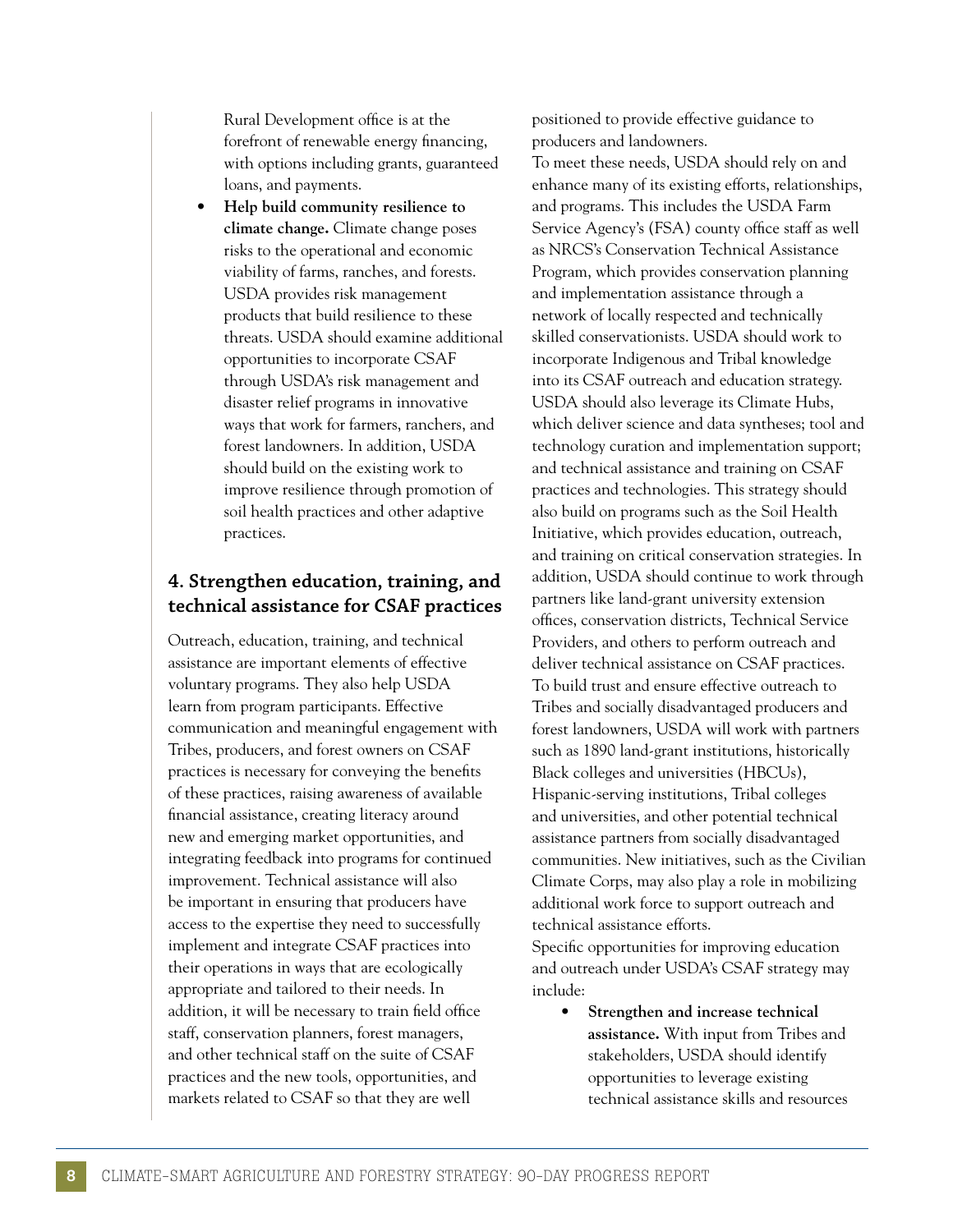in support of USDA's climate goals. The Department should also expand and strengthen its network of expertise, including through recruitment and training of additional NRCS and Forest Service staff and Technical Service Providers, to enable better outreach to socially disadvantaged producers and new and beginning farmers in areas of CSAF practices and technologies, as well as their climate benefts and appropriate applications. Finally, USDA should work with Tribes and stakeholders to determine gaps or limitations in capacity and accessibility of technical assistance to farmers, ranchers, and forest owners, with a priority of understanding the needs of socially disadvantaged producers, new and beginning farmers, and local and regional food systems.

• **Build on and expand existing education and outreach efforts.** USDA should expand CSAF knowledge through activities such as on-farm and forest adaptation demonstrations and other applied research and technical assistance. USDA should leverage its network to reach a wider community of producers, as described above in recommendation 2. Achieving these outcomes will require meaningful engagement with communitybased groups, non-governmental organizations, educational institutions, Tribes, and other State and Federal agencies on CSAF strategies. USDA should also increase awareness and participation in its conservation programs, particularly from socially disadvantaged producers and landowners. Education and outreach efforts should also include use of extension services and partnerships with 1890 and other land-grant universities, HBCUs, Hispanic-serving institutions, and Tribal colleges and universities. USDA can work with its offices, including Office of Partnerships and

Public Engagement and Office of Tribal Relations, to leverage internal equity efforts to amplify these opportunities.

• **Invest in and strengthen the role of the Climate Hubs.** USDA Climate Hubs help identify regional climate vulnerabilities and work with farmers and land managers to prioritize, plan, and implement projects or practices to adapt to climate stressors. The Climate Hubs also serve to connect research to practice, reducing the vulnerability of productive working lands to long-term climate change and extreme weather events. In support of the CSAF strategy, the Climate Hubs should continue to lower barriers and increase the rate of adoption of CSAF practices. They should also help identify opportunities for collaboration with partners to develop necessary innovations or curate tools and technologies to moderate stressors. The Climate Hubs should also continue to bring lessonslearned back to USDA agencies and their partners to complete a cycle of learning, enhance resilience, and improve productivity.

#### **5. Support new and better markets for agriculture and forestry products generated through CSAF practices**

The private-sector demand for carbon credits and commodities produced with CSAF practices could be an important lever for incentivizing CSAF practice adoption across the landscape. Consumers, including processors and their domestic and international customers, are increasingly demonstrating a preference for agricultural commodities produced using CSAF practices. Extensive evidence exist that a growing number of purchasers of agricultural commodities are placing a premium on commodities that can demonstrate these attributes. However, barriers and limitations, such as high transaction costs, difficulty in estimating GHG benefits, and high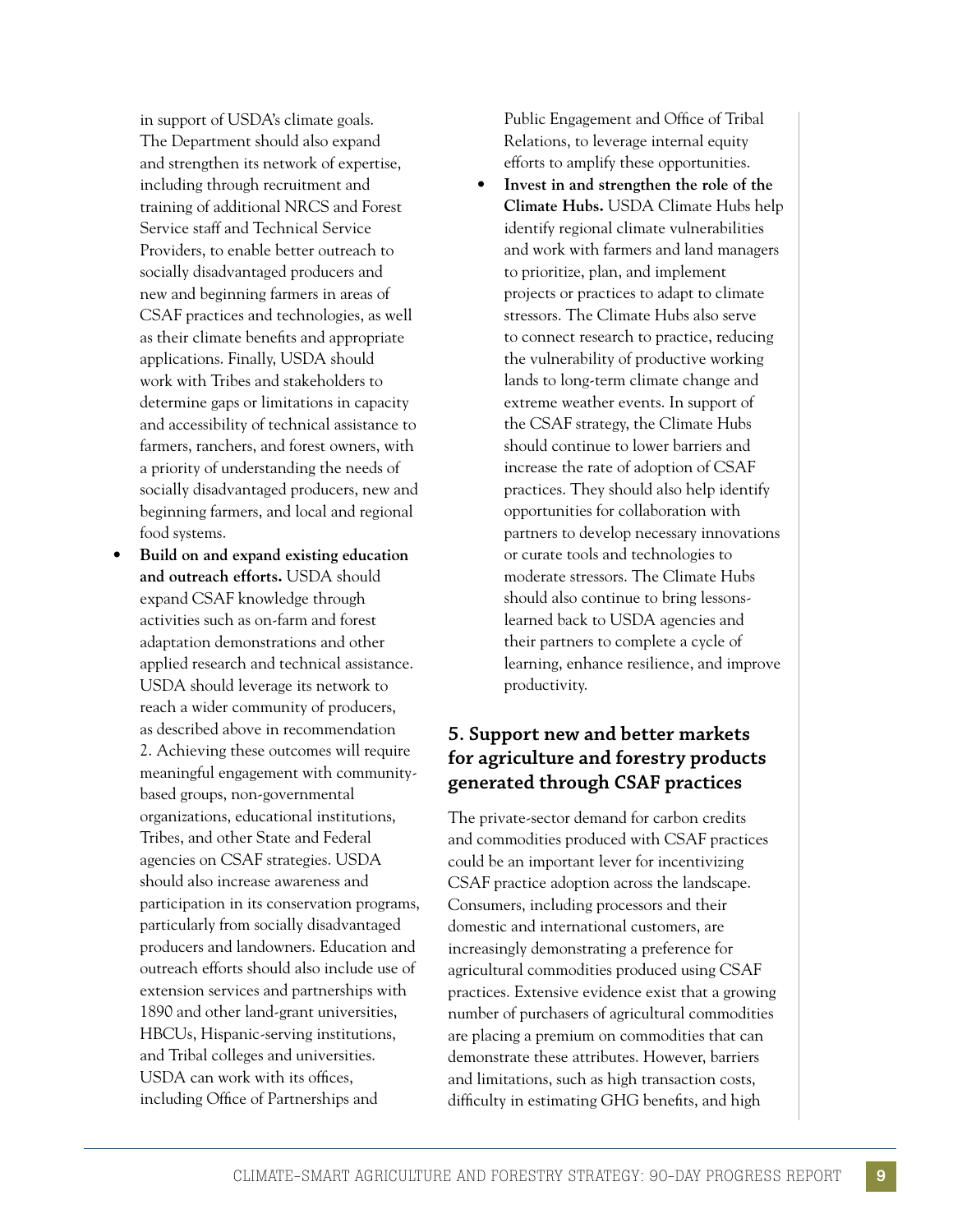implementation costs of some CSAF projects, are hampering growth in these markets and limiting opportunities for agricultural producers to effectively participate.

A wide range of market-based approaches exist for incentivizing climate-friendly agriculture commodities. These include voluntary markets for carbon where agriculture and forestry can provide carbon offsets or credits, sustainable supply chain initiatives, and "insetting" approaches where companies reduce emissions within their own supply chains and production facilities. They can also include markets for low-carbon biofuels, renewable energy, and biobased and wood products. These markets can promote voluntary adoption of conservation technologies and practices and leverage private-sector demand for GHG benefts associated with CSAF practices. These types of market opportunities can offer cost-effective ways to incentivize CSAF practice adoption and provide new income streams. Through the CSAF strategy, USDA should support the identifcation and verifcation of the GHG benefts associated with CSAF practices and facilitate the participation of farmers, ranchers, and landowners in new markets for CSAF goods and services.

The expanded adoption of CSAF practices will increase opportunities in domestic and international markets for commodities produced in climate-friendly ways, ensuring benefts for farmers and forest landowners. Ultimately, these efforts will contribute to the development of new and additional markets and uses for a broad range of crops, commodities, and forest products. It is also important to broaden access for small, socially disadvantaged, and beginning farmers, ranchers, and forest landowners, as well as those early adopters who have paved the way and demonstrated the benefts of agricultural and forest conservation. Opportunities for supporting markets for CSAF practices include:

> • **Support producer participation in voluntary carbon markets.** Although agricultural and forest carbon market opportunities have great potential to

fnance large-scale adoption of CSAF practices, there are barriers that have kept that potential in check. As a result, only 2 percent of carbon offsets sold in the United States are generated from agricultural practices. These barriers include the relatively small scale of agricultural and small forestry offset projects, high transaction costs associated with project development, monitoring, reporting, and verifcation, and confusion in the carbon marketplace where there is a lack of consistency among approaches to protocols for generating GHG offsets from agriculture. For these reasons, producers and small landowners have yet to reap the full benefts of this market potential. USDA can help to overcome these market barriers. In line with the Department's commitment to equity, inclusion, and transparency, efforts are underway to solicit public input and inform our decision-making as we consider possible strategies. These strategies may include setting standards to reduce transaction costs; adopting science-based monitoring, reporting and verifcation approaches for CSAF practices; bolstering market infrastructure; or serving as a source of demand for agricultural carbon credits by setting clear price signals through price supports, loan programs or other fnancial tools that can help producers implement CSAF technologies. USDA's carbon market strategy will likely include a multipronged approach to achieve a variety of objectives.

• **Support the role of agriculture in decarbonizing the transportation sector.** The growth of the U.S. biofuels sector, driven in part by the Renewable Fuels Standard, has reduced GHGs and strengthened the rural economy. Ethanol produced from corn reduces GHG emissions relative to gasoline. Market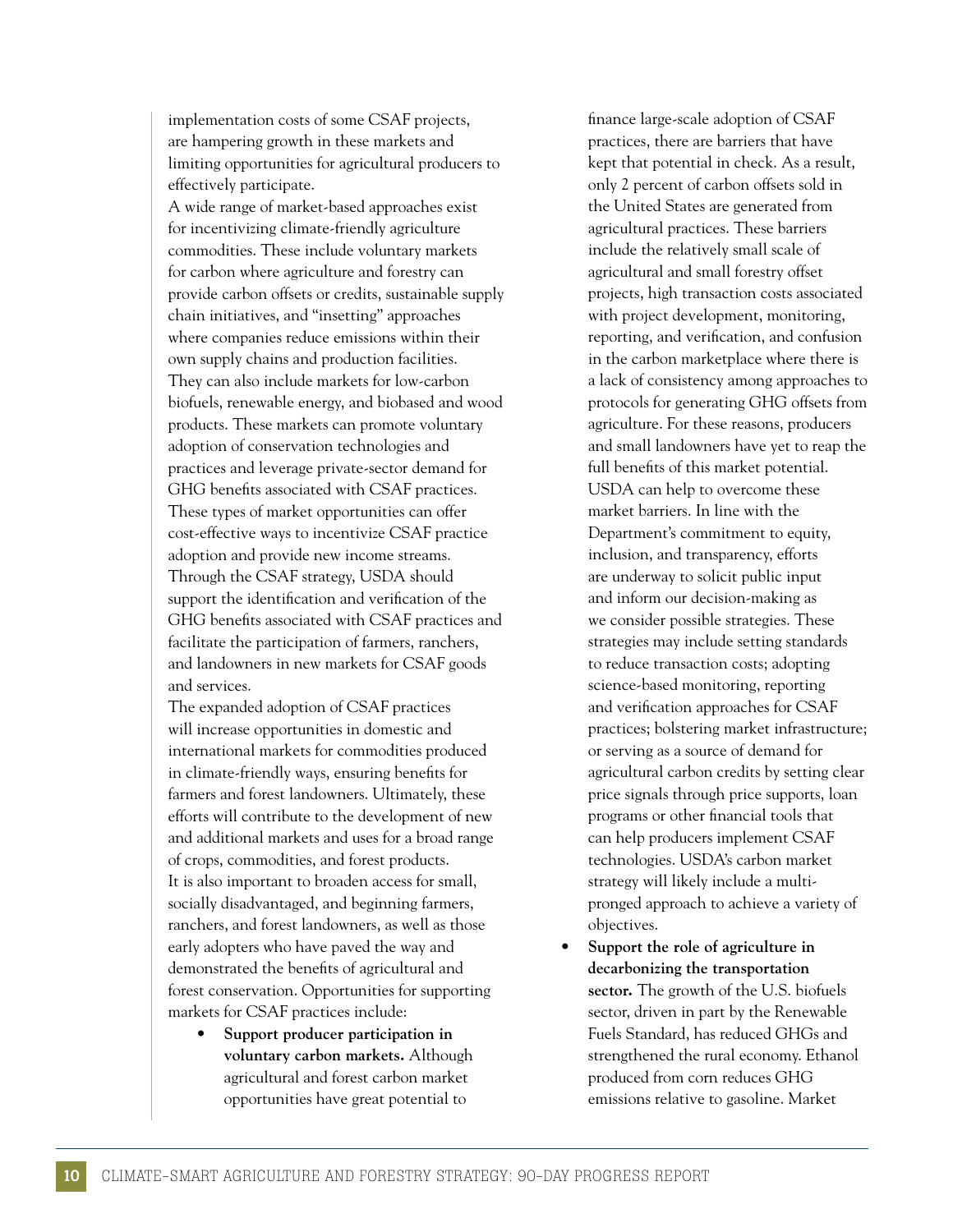opportunities such as California's Low Carbon Fuels Standard and the 45Q Federal Tax Credit for carbon capture and sequestration can further drive down the GHG footprint of the biofuels sector. USDA should identify opportunities for agriculture and forestry to play a role in the production of low-carbon biofuel feedstocks, and for innovative technologies such as Bioenergy with Carbon Capture (BECCS) to reduce emissions associated with biofuel production while spurring rural economic development.

- **Support renewable energy development in rural America.** USDA should help position Tribes, farmers, ranchers, rural landowners, and environmental justice communities to be leaders in renewable energy development. This includes making investments in technologies such as rural wind and solar that can operate on working farms and ranches, liquid fuels, renewable natural gas from livestock, and production of sustainably produced biomass for renewable energy generation. Investments in these technologies can provide new market opportunities for Tribes and rural America and create new uses for agriculture and forestry waste products, while reducing GHG emissions.
- **Support deployment and development of methane digesters, biogas, and biobased products.** The adoption of on-farm biogas capture technologies and the production of biobased products can provide producers with new income streams while also reducing GHG emissions and improving water quality. Opportunities to generate income from these technologies include the generation of renewable electricity and the production of biobased products from manure, renewable natural gas (RNG) and liquifed natural gas (LNG). USDA should support

producers as they enter these new markets and consider innovative fnance mechanisms to provide upfront capital for biogas technologies and encourage the connection of multiple small operations to provide economical renewable energy production.

• **Support new markets for wood products.**  Wood products such as building materials currently account for 9 percent of annual carbon sequestration and storage in the United States. Potential increases in the use of wood in buildings could sequester carbon at the rate equivalent of taking 7 million cars off the road per year. USDA should support the wood products industry and the development of new wood product innovations such as crosslaminated timber, nanomaterials, and urban wood utilization to enhance carbon sequestration while providing economic opportunities to both rural and urban America.

#### **6. Develop a forest and wildfre resilience strategy**

Forests are distributed across the spectrum of rural to urban environments, covering 896 million acres (including approximately 130 million acres in urban, suburban, and developed areas), or 33 percent of land in the United States. Forests on public and private lands provide numerous benefts to people in the United States, including clean water, fber and wood products, fsh and wildlife habitat, biodiversity, recreational opportunities, spiritual renewal, and carbon storage. Forests and harvested wood products take up the equivalent of more than 14 percent of economy-wide CO<sub>2</sub> emissions in the United States annually, and there is potential to increase carbon sequestration capacity by approximately 20 percent (−187.7 million metric tons [MMT]  $CO<sub>2</sub>$ ) per year by facilitating re-plantings in understocked productive forestland.

Realizing this carbon potential while maintaining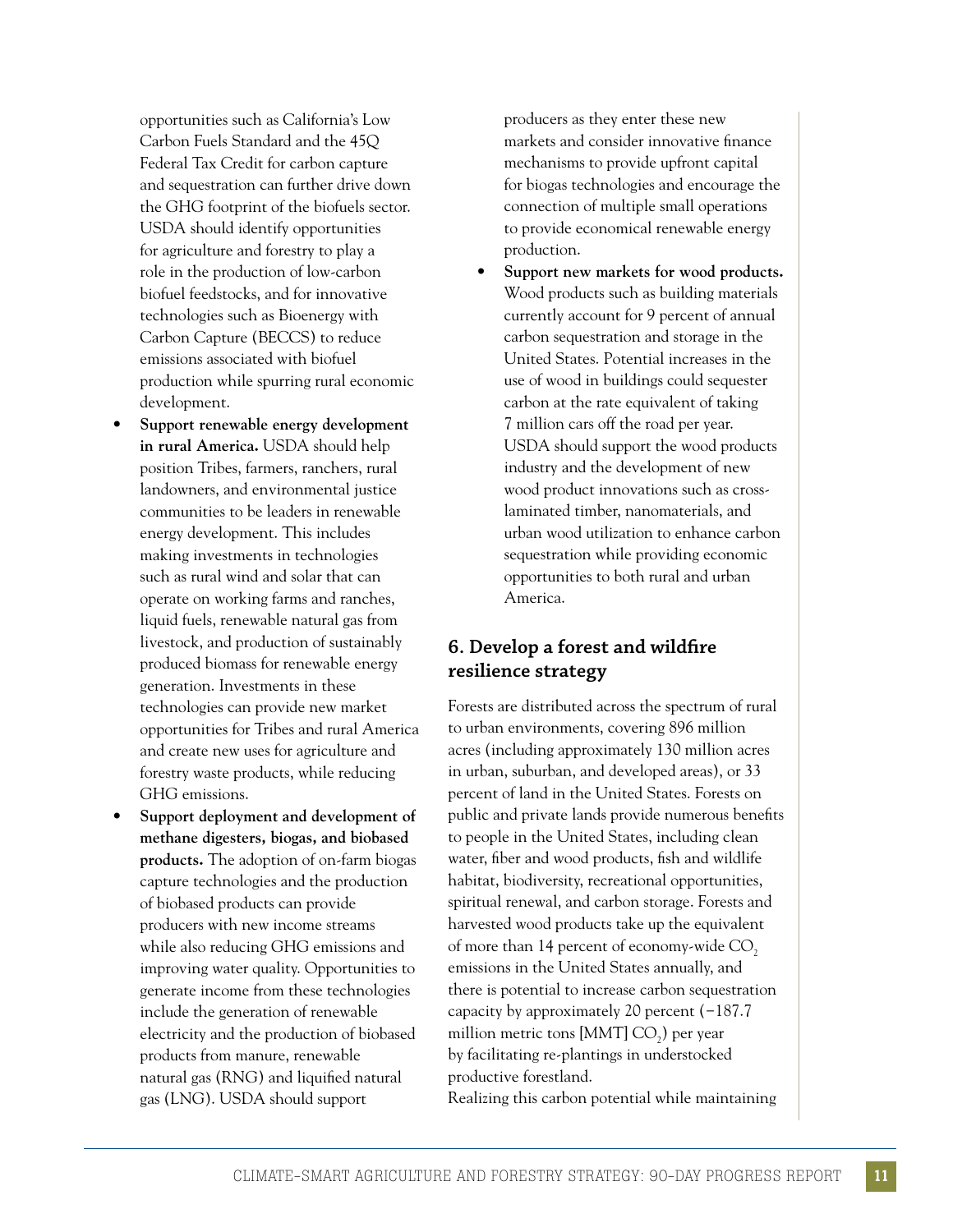other ecosystem services, building resilience to climate change, and reducing risk to severe wildfre, will require integrating climate considerations throughout forestry-related programs and practices in USDA. Core actions include fuels reduction, climate-informed reforestation and forest management, research to support mitigation and adaptation, and an equitable distribution of services related to wildfre mitigation and response. Maintaining the health and integrity of America's forests is vital to protecting their carbon sequestration potential, including conserving old-growth forests from wildfre and other threats, ensuring proper forest regeneration after fre and other disturbance, and ensuring that forests are resilient across large landscapes. Forest and wildfre resilience opportunities within the CSAF strategy include:

• **Increase the rate of fuels reduction to decrease the risk of severe wildfre.**  Over 10 million acres burned across all jurisdictions in the 2020 wildfres, with nearly 4.8 million acres on Forest Service lands–the most since the "Big Burn" of 1910. High-intensity wildfre adversely affects communities, people, and watersheds, and can move forests from being a solution to address our changing climate to a signifcant emitter of GHGs. Restored, resilient forests that withstand low-intensity wildfre are key to decreasing wildfre risks to our forestdependent communities and providing long-term carbon storage to mitigate climate change. In FY 2020, the agency improved forest conditions on over 2.65 million acres. Forest Service and other research scientists have determined that this current level of treatment is not enough to keep pace with the scale and scope of the wildfre problem. Current modeling indicates that in order to signifcantly reduce the risk of highintensity wildfre, USDA must increase the scale of its actions by two to four times more than is currently treated.

This means that over the next 19 years, it is necessary to treat an additional 20 million acres on National Forest System (NFS) land and 30 million acres on other Federal, State, Tribal and private lands, especially in the Western United States. USDA needs to thin forests and return low-intensity fre to freadapted landscapes across the country in the form of prescribed fre to enable U.S. forestlands and communities to be resilient to the natural fre they need. Working collaboratively through shared stewardship with States, Tribes, local communities, and private landowners, a sustained investment over the next 10 years to treat other Federal, State, Tribal, and private lands, especially in the Western United States, can reset our future.

- **Increase the rate of reforestation, especially after disturbances.** Nearly 90 percent of current reforestation needs on National Forest System lands are the result of wildfre and other natural disturbances. The greater the rate of reforestation, the greater the cumulative carbon sequestration. Increasing the rate of reforestation also requires increases in nursery capacity and associated supply chains. Climate-smart principles and ecologically sound strategies should underpin all reforestation efforts, ensuring that investments into nurseries and planting are reinforced by intentionally choosing climate-adapted species and genotypes and using climate-informed planting techniques, consistent with maintaining or restoring the ecological health of the landscape.
- **Support applied forest research to inform climate mitigation and adaptation.** Forest inventory, trend, and health analyses help quantify the distribution and extent of forests, disturbance agents and impacts, and forest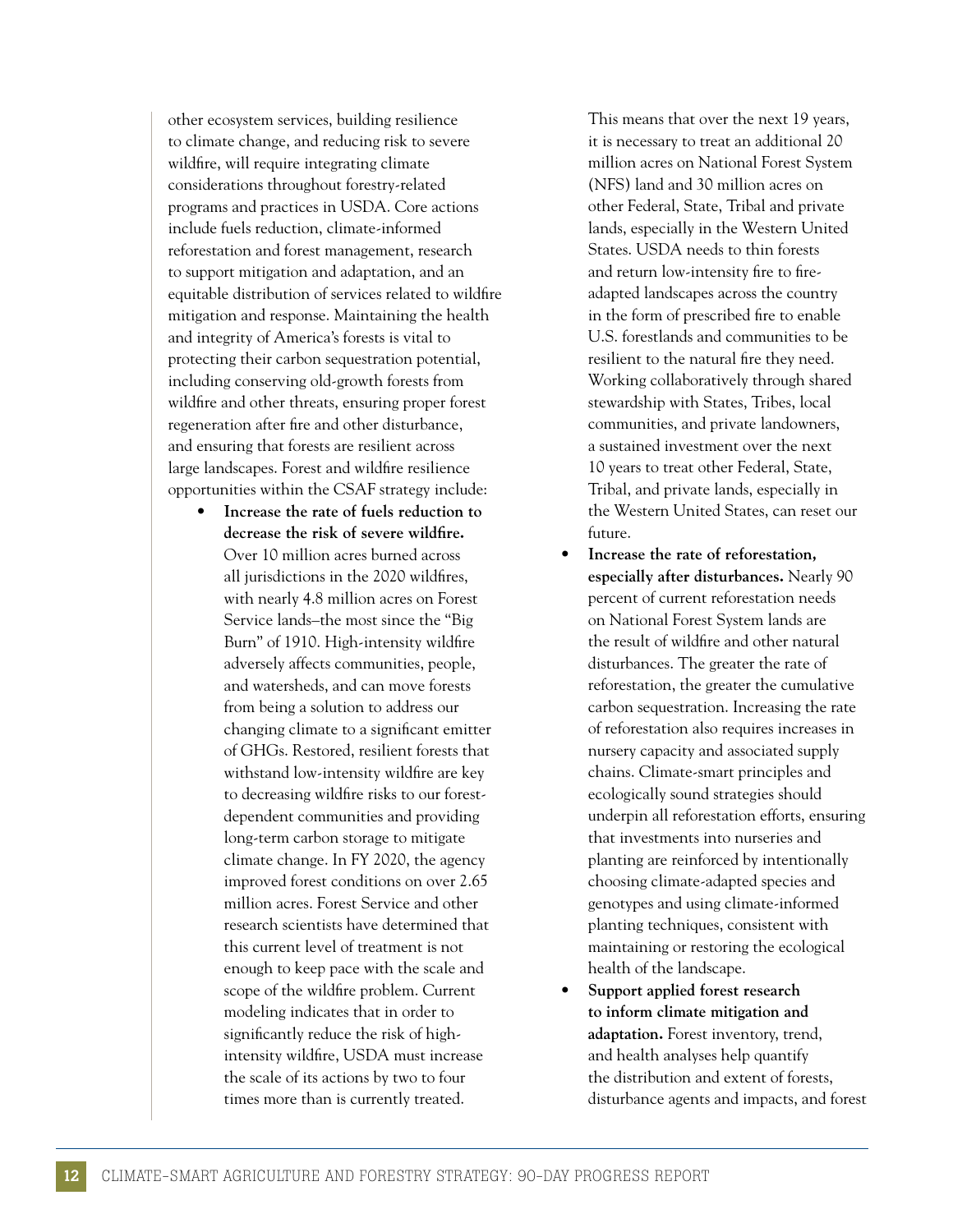carbon and benefts. This information informs decision-making and creates context for further applied science such as market analyses, scenario planning, climate impacts modeling, large landscape research, and adaptation decision support tools and processes all of which support shared stewardship and climate resilience. This type of research should also be used to assess carbon baseline information in different forest types and potential carbon gains from improved forestry practices. As with agricultural practices, USDA needs to increase data collection and the feld testing of carbon sequestration results associated with specifc CSAF practices to help calibrate and/or validate methods and systems used to quantify GHG benefts of forestry practices. Enhancements to the wildland fre system, including prediction, planning, decision support, impact assessment, and recovery, are also important to help manage fre risk.

• **Ensure equitable distribution of services regarding wildfre mitigation and response.** As climate change exacerbates the severity and frequency of wildfres, USDA needs to work with Tribes, partners, communities, and across landscapes, to reduce the risk of catastrophic wildfre, mitigate smoke hazards, and communicate in ways that are meaningful for each community. USDA should incorporate Indigenous and Tribal ecological knowledge into its wildfre strategy. This work needs to be distributed equitably across all populations, considering the unique risks to socially disadvantaged populations who are often the most vulnerable to climate change. Likewise, by engaging with diverse communities to develop and implement climate mitigation and adaptation strategies, USDA can gain

critical insights and input from local knowledge and needs.

#### **7. Improve research**

Ensuring that agricultural lands, national forests, and private working lands are sustainably managed makes agriculture and forest production more resilient to climate change and other disturbances such as drought, invasive species, and wildfre. Further, based on the best available science, new strategies and management practices should be developed to mitigate and adapt to climate change. Agricultural systems must adapt to changing weather patterns and temperature regimes to ensure food security. Moreover, increasing agricultural productivity even while improving agriculture's carbon footprint is critical given the need to feed a growing world population. These enormous challenges call for innovative research supported by bold, transdisciplinary collaborations. Some of these research opportunities are provided below:

> • **Support landscape-scale conservation and management.** USDA should build on its existing research by identifying existing gaps and generating new interdisciplinary research that incorporates Tribal and stakeholder input to increase the use of best management practices, innovative technologies, and tools to promote resilient farms, forests, and rangelands, and improve ecosystem services. These initiatives should include open access to research data to facilitate trans-disciplinary research, meaningful and substantive Tribal and stakeholder engagement, and the co-development of research and management recommendations. Investment in research and development, education, and extension activities can also increase our collective understanding of whole ecosystem responses to current and projected climate change, as well as environmental impacts of agricultural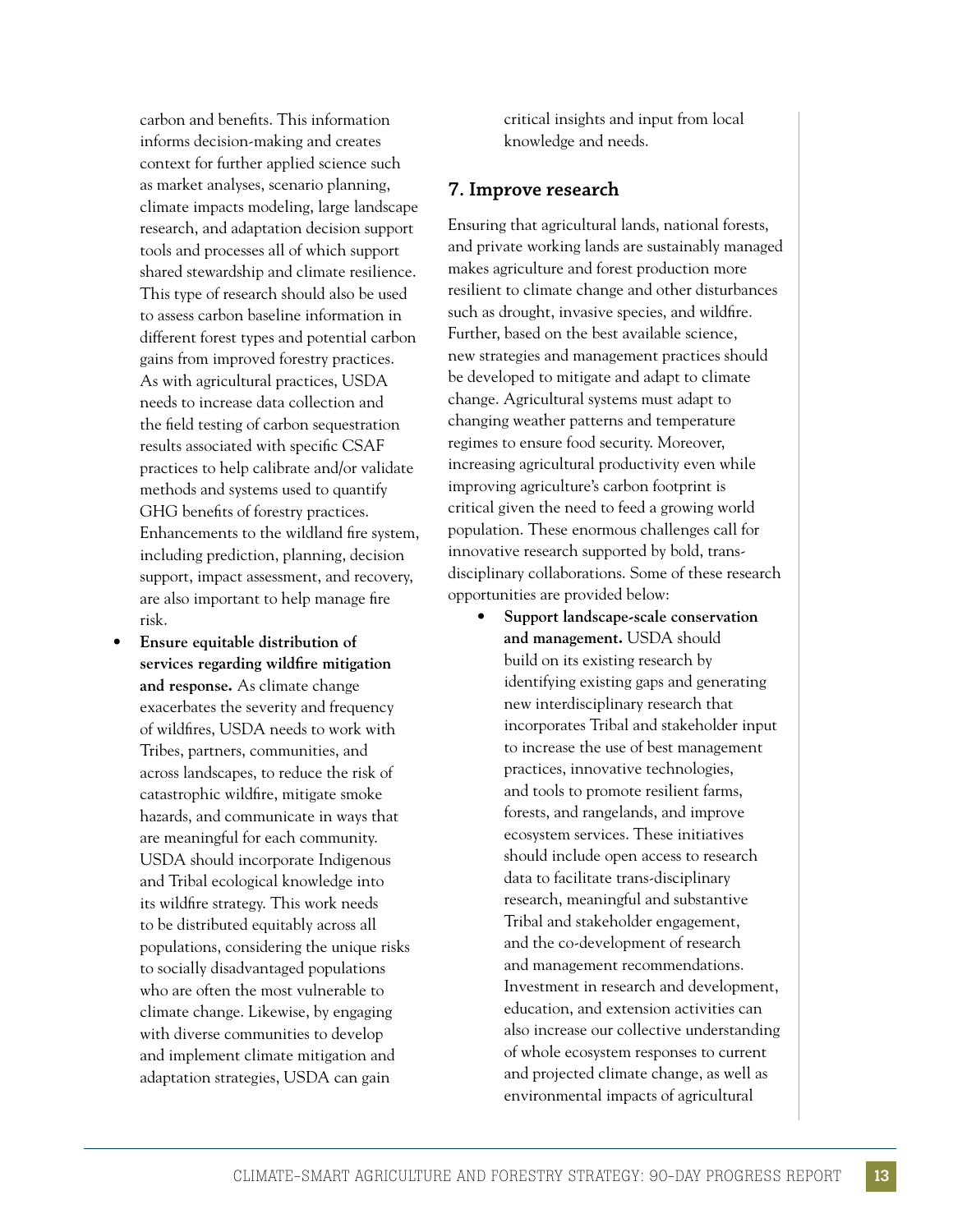and forestry activities. USDA should also invest in farmer-led research efforts to demonstrate the effects of CSAF practices on working lands.

- **Evaluate potential climate benefts of new technologies.** USDA should leverage its research agencies to evaluate the potential of new CSAF technologies and practices to mitigate and adapt to climate change. USDA should develop protocols for performing research to evaluate the effectiveness of these technologies and practices and should publish these protocols to allow partners to perform research consistent with USDA's methods.
- **Increase our understanding of climate change and variability, its effects on agriculture and forests, and ways to build adaptation and resilience.**  USDA should collaborate with relevant agencies, including the National Oceanic and Atmospheric Administration, to perform and contribute to research that addresses the resiliency and vulnerability of agricultural production, natural resource stewardship, and socioeconomic systems. This includes analyses, tools, and data that support decisions for agriculture, water resources, land, and forest management. Likewise, it is critical to identify mechanisms that increase resilience of food and forest products systems after extreme events. It is necessary to monitor and evaluate the environmental effects (including benefts and limitations) of adaptation and mitigation practices through a combination of scientifc research and adaptive management.
- **Support research into human dimensions and economic effects of climate change for agricultural and forest-dependent communities.** USDA should develop deeper knowledge of the human dimensions of climate change and

weather variability, including perceptions and effective framing of risk, adaptation, and mitigation incentives. Examining the economic effects of climate change and weather variability on communities and agricultural producers will contribute to the development of appropriate and effective responses. USDA should also determine the economic costs and benefts of CSAF practice implementation on farms, ranchlands, and forest lands. In addition, USDA should consider the effect of climate change on food nutrient content and human health.

• **Target research on technologies with potential for mitigating U.S. agricultural GHG emissions.** The agricultural industry is increasingly called upon to contribute to climate change mitigation by reducing GHG emissions, sequestering carbon to reduce atmospheric  $\text{CO}_2$ , and even developing working landsbased approaches for generating energy as alternatives to fossil fuels. Working lands are also faced with adapting quickly to unprecedented climate changes and weather extremes with minimal interruptions in production. Specifc opportunities for deeper research identifed by a recent series of internal USDA listening sessions included development of solutions for reduction of enteric methane emissions; animal resilience to climate stress; abatement of nitrous oxide emissions from fertilizer (e.g. from improved fertilizer management or use of enhanced effciency fertilizers); enhancement of soils and crops for carbon storage and adaptation; and improved waste management for GHG emissions reductions and energy generation.

#### **Next Steps**

This report is the beginning of a process to position USDA to adapt to and mitigate climate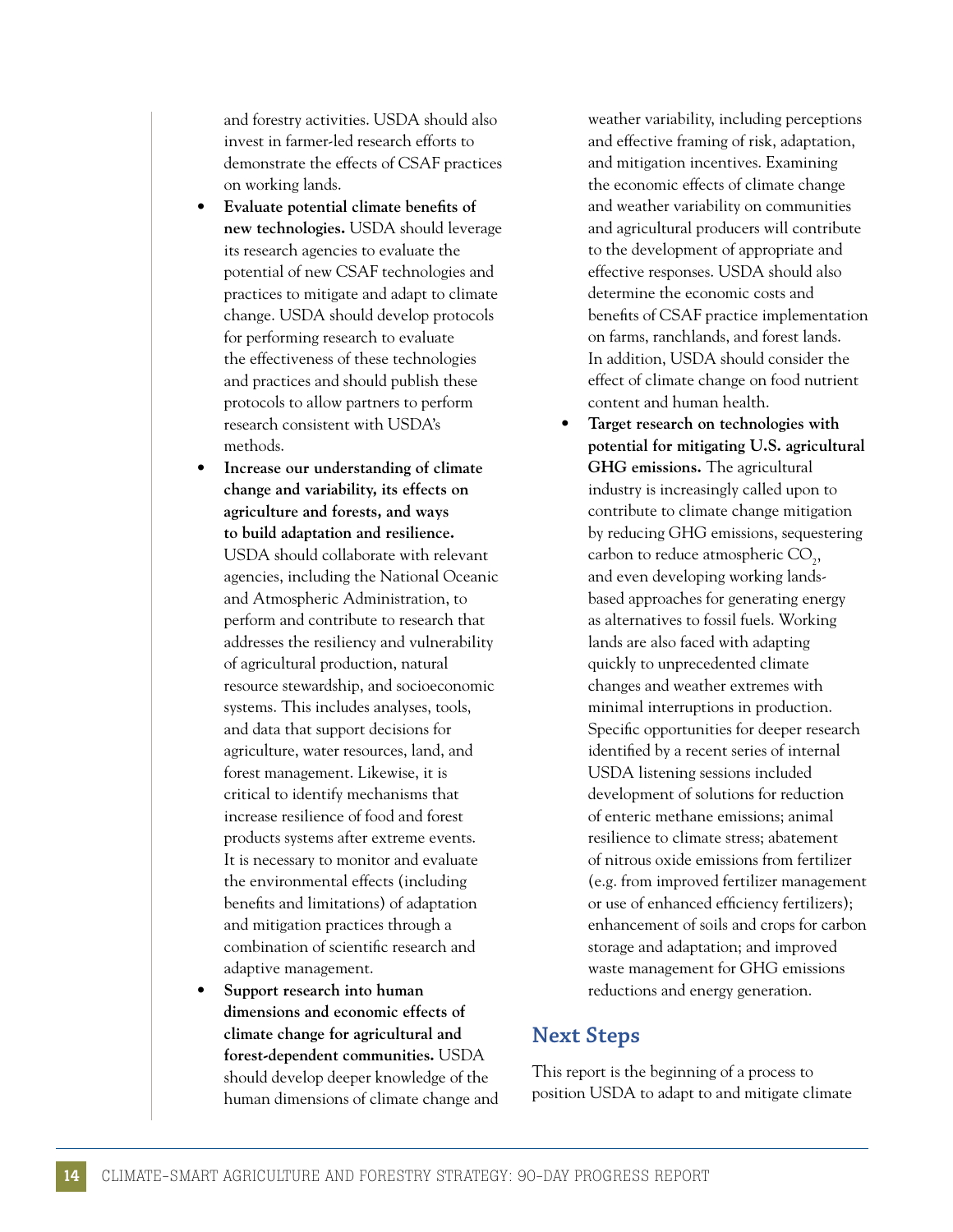change in ways that build strong communities, fair markets, and are inclusive of all Tribes and stakeholders. USDA will continue outreach on CSAF to ensure policies are responsive to the needs of constituents. Ongoing activities include:

- **Continue outreach plans and activities.**  Public comments received through the Federal Register Notice process and listening sessions are being reviewed and will be given full consideration as USDA continues to develop its CSAF strategy. As mentioned, these initial engagement opportunities will serve as the starting point for ongoing conversations between the Department, Tribes, and stakeholders who will beneft from or be impacted by its CSAF strategy and programs. USDA values this input and is intent on designing its strategy around the needs of farmers, ranchers, and landowners, with particular attention to removing barriers and elevating opportunities for socially disadvantaged groups.
- **Develop and implement strategies based on stakeholder feedback.** As USDA continues to gather input and lessonslearned from Tribes, stakeholders, and States, it will refne and narrow its vision to develop concrete actions and policies for implementing a CSAF strategy. Specifcally, USDA will internally review its programs to identify opportunities for integrating elements of a CSAF strategy into existing programs as well as making the necessary investments in training, tools, personnel, programs, and research to enable successful implementation of a CSAF strategy. In implementing any strategies going forward, USDA will identify ways to work across the Department and partner with other Federal agencies, Tribes, State and local governments, and others to effectively implement a CSAF strategy.